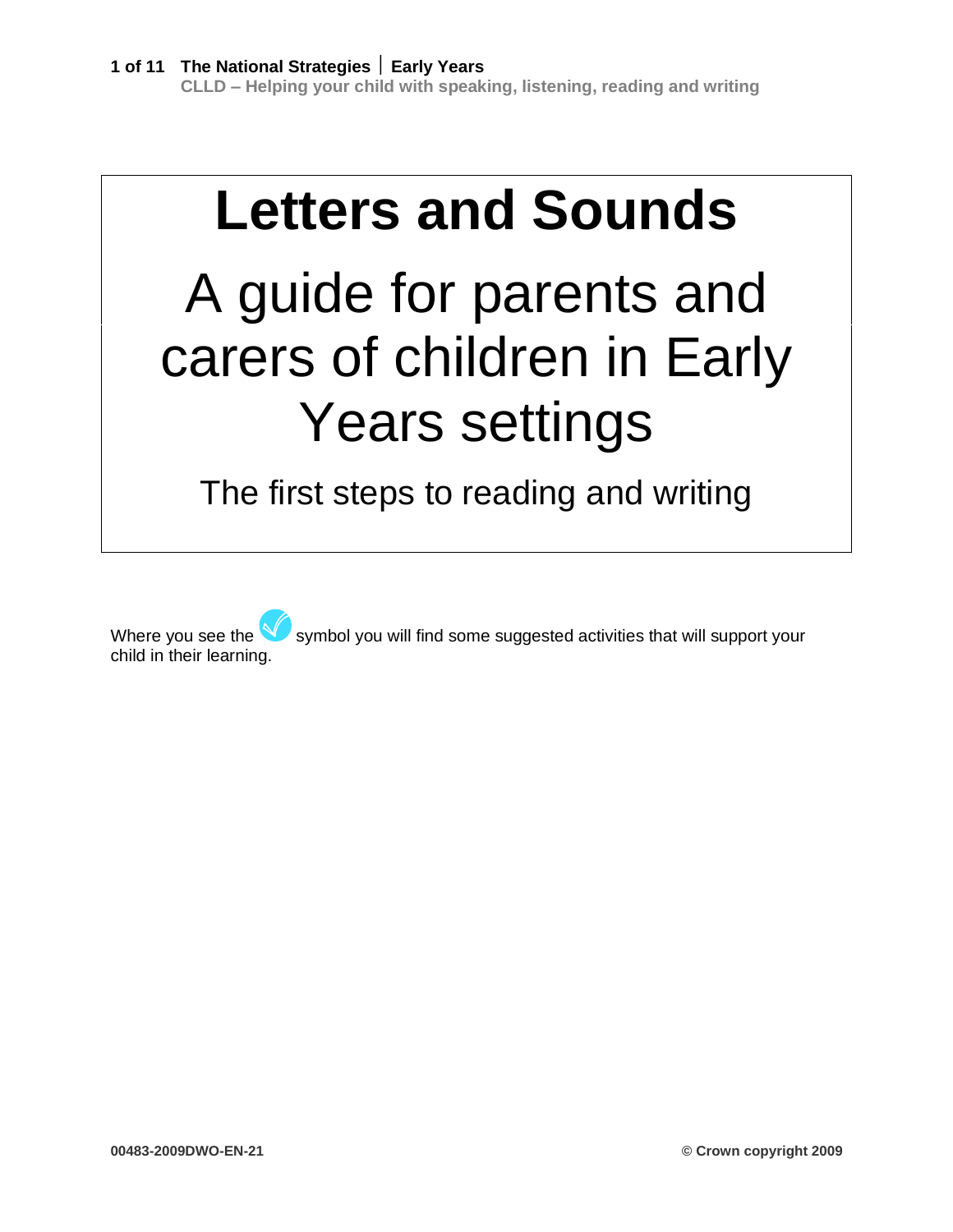**CLLD – Helping your child with speaking, listening, reading and writing**

# **Introduction**

Children learn a great deal from other people. As parents and carers you are your child's first teachers. You have a powerful influence on your child's early learning.

From a very early age your child will need to experience a wide range of activities and experiences with you, for example, singing and saying rhymes, making and listening to music, listening to them and joining in conversations, painting and pretend play, to develop their early reading and writing skills. These activities will help your child take the first important steps towards reading and writing.

At Nailsworth Primary C of E School children take part in a high-quality communication, language and literacy development programme (CLLD) designed to promote every child's learning through a play-based approach.

A phonics teaching programme called *Letters and Sounds* is used to support the teaching of CLLD in settings and schools. It builds on the activities the children have already experienced in the setting.

The children learn through lots of play and activities and are encouraged to use their increasing phonics knowledge in freely chosen activities.

If you can be involved in helping your child we know it can make a big difference to your child's learning.

This booklet will give further information about the *Letters and Sounds* programme and the best ways to support your child's learning at home. You may wish to ask the management of the setting about their CLLD programme so you can further help your child.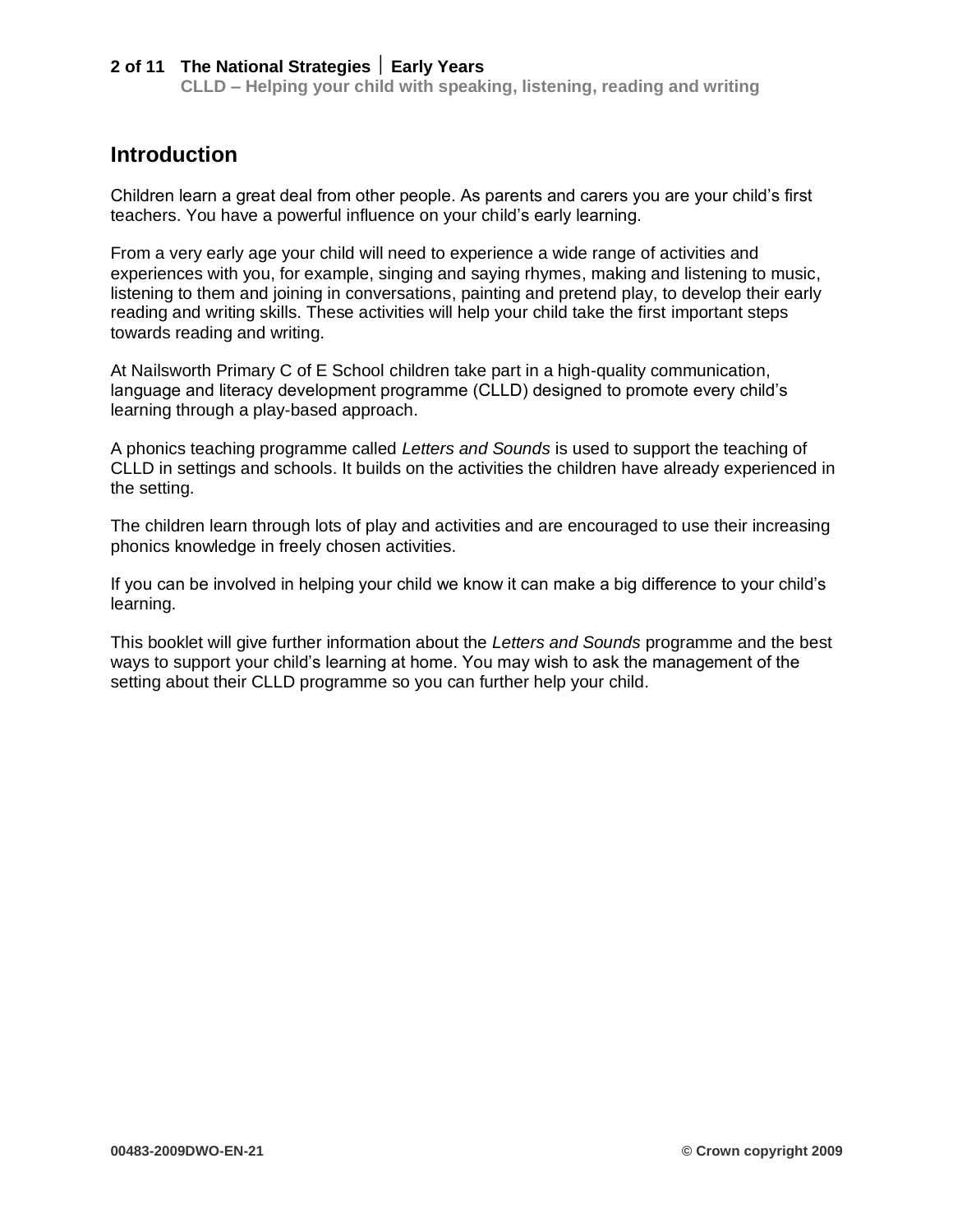**CLLD – Helping your child with speaking, listening, reading and writing**

# **Learning to read and write in the Early Years Foundation Stage**

#### **Children's spoken language supports reading and writing**

From a very early stage, children develop an awareness of the different sounds in our spoken language. They learn to use their voices to make contact with you and to let people know what they need and how they are feeling. As parents and carers, you best understand your baby or young child's communications; you are key people in helping them develop their speaking and listening skills.

Children need lots of opportunities to talk with others as they develop and practise their speaking and listening skills. This helps to build their confidence and improves their ability to communicate with other people. This is a really important aspect of learning to socialise and will help your child feel confident when the time comes to make friends.

In order to make a good start in reading and writing, children need an adult to talk to and listen to them.

Everyday activities such as preparing meals, tidying up, putting shopping away and getting ready to go out, offer you chances to talk to your child, explaining what you are doing. They hear the way language is put together into sentences for a purpose.

Books are a rich source of new words for your child – words you would not use in everyday conversations appear in books. Children need to have a wide stock of words (*vocabulary*) to understand the meaning of books, so read aloud and share books as often as you can. They will enjoy it and it will be useful to them when they come across these words in their own reading later on.

# **Ways you can support your children at home: talking and listening**

- **Make time to listen to your child talking** as you meet them from their setting or school, as you walk, or travel home by car, in the supermarket as you shop, at meal times, bath times, bedtimes – any time!
- **Switch off the TV, radio and mobile phones** and really listen!
- **Show that you are interested in what they are talking about** look at your child, smile, nod your head, ask a question or make a response to show that you really have been listening.
- **Make a collection of different toy creatures** for example, a duck, a snake, an alien, say the sound it might make as you play together, for example,, 'quack-quack', 'ssssssss', 'yukyuk', and encourage your child to copy you.
- **Listen at home** switch off the TV and listen to the sounds both inside and outside the home. Can your child tell you what sounds they heard, in the order in which they heard them?
- **Play-a-tune** and follow me! Make or buy some simple shakers, drums and beaters, then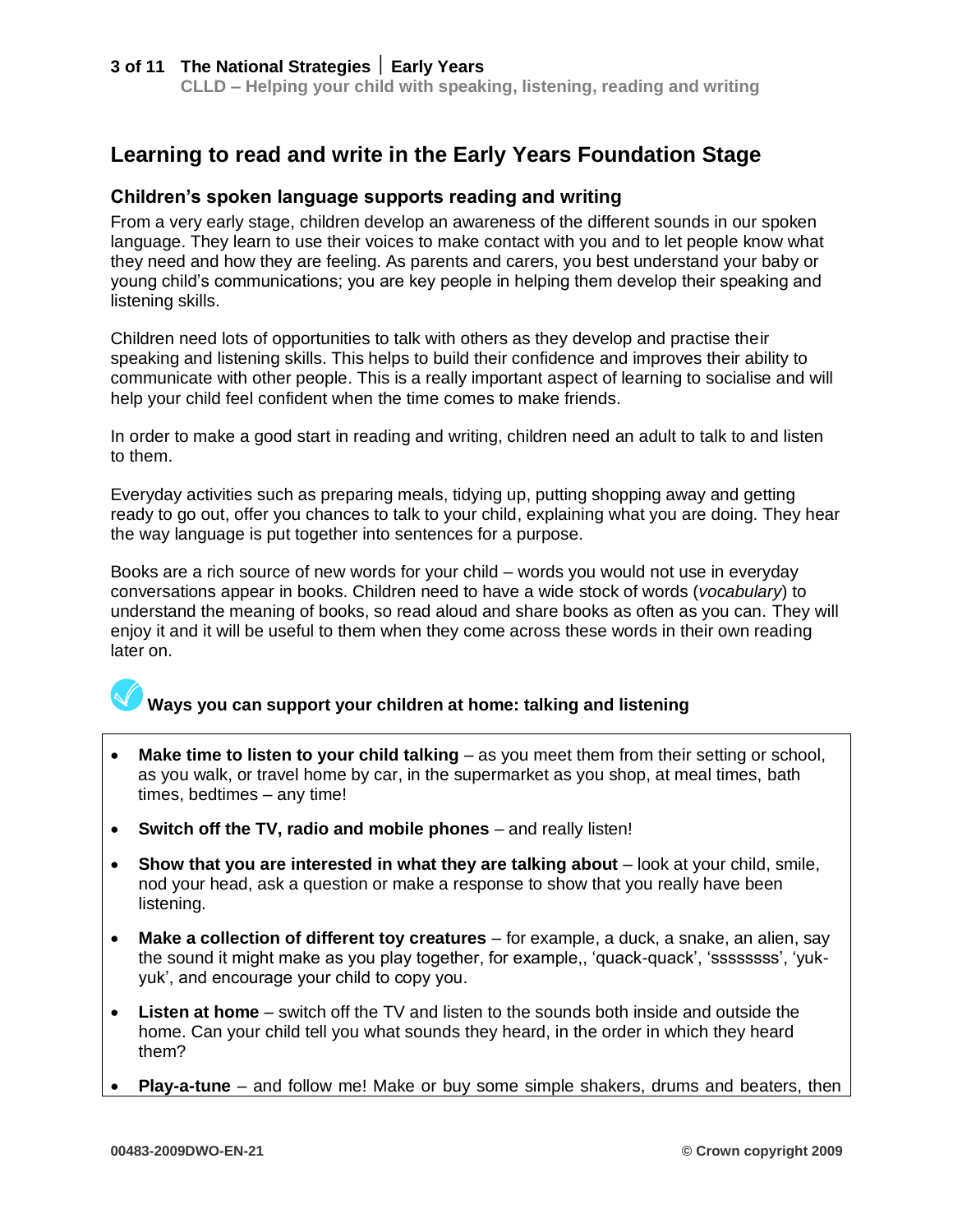**CLLD – Helping your child with speaking, listening, reading and writing**

play a simple tune and ask your child to copy. Have fun!

• **Use puppets** and toys to make up stories or retell known ones. Record your child telling the story and play it back to them.

#### **The importance of speech sounds**

As children grow older they begin to understand more about the sounds of our language and they are able to join in with rhymes, songs and stories by clapping, stamping and skipping. This is an important stage as the children's ears are learning to tune into all the different sounds around them. Playing with sounds and tuning your child's ears into sounds will develop phonological awareness that is the ability to discriminate different sounds. Over time, this will help your child develop an understanding that words are made up of different sounds (*phonemes*) and they will be able to hear the different sounds in a word. Gradually they will learn to match sounds to letters (*graphemes*). This is phonic knowledge. They use this knowledge when they are reading and writing.

You may find it helpful to talk with the setting management to find out about phonics and how to say the sounds correctly with your child.

# **Ways you can support your children at home: sound talk**

This is a very supportive activity to play with your child.

Try breaking down simple words when you are giving instructions or asking questions, such as 'Can you find your h-a-t hat?' 'Where is the c-a-t cat?' 'Sit on the s-ea-t seat' 'Eat your f-oo-d food'. It is really important to say the sounds (*phonemes*) aloud, in order, all through the word.

Prior to this, your child should have experienced lots of the environmental, instrumental and body percussion, rhythm and rhyming, alliteration, and voice sounds activities to tune in their ears.

#### **Speaking and listening are the foundations for reading and writing**

#### **Letters and Sounds – Phase 1**

In this ongoing phase, your child will be learning to:

- have fun with sounds
- listen carefully
- develop their vocabulary
- speak confidently to you, other adults and other children
- tune into sounds
- listen and remember sounds
- talk about sounds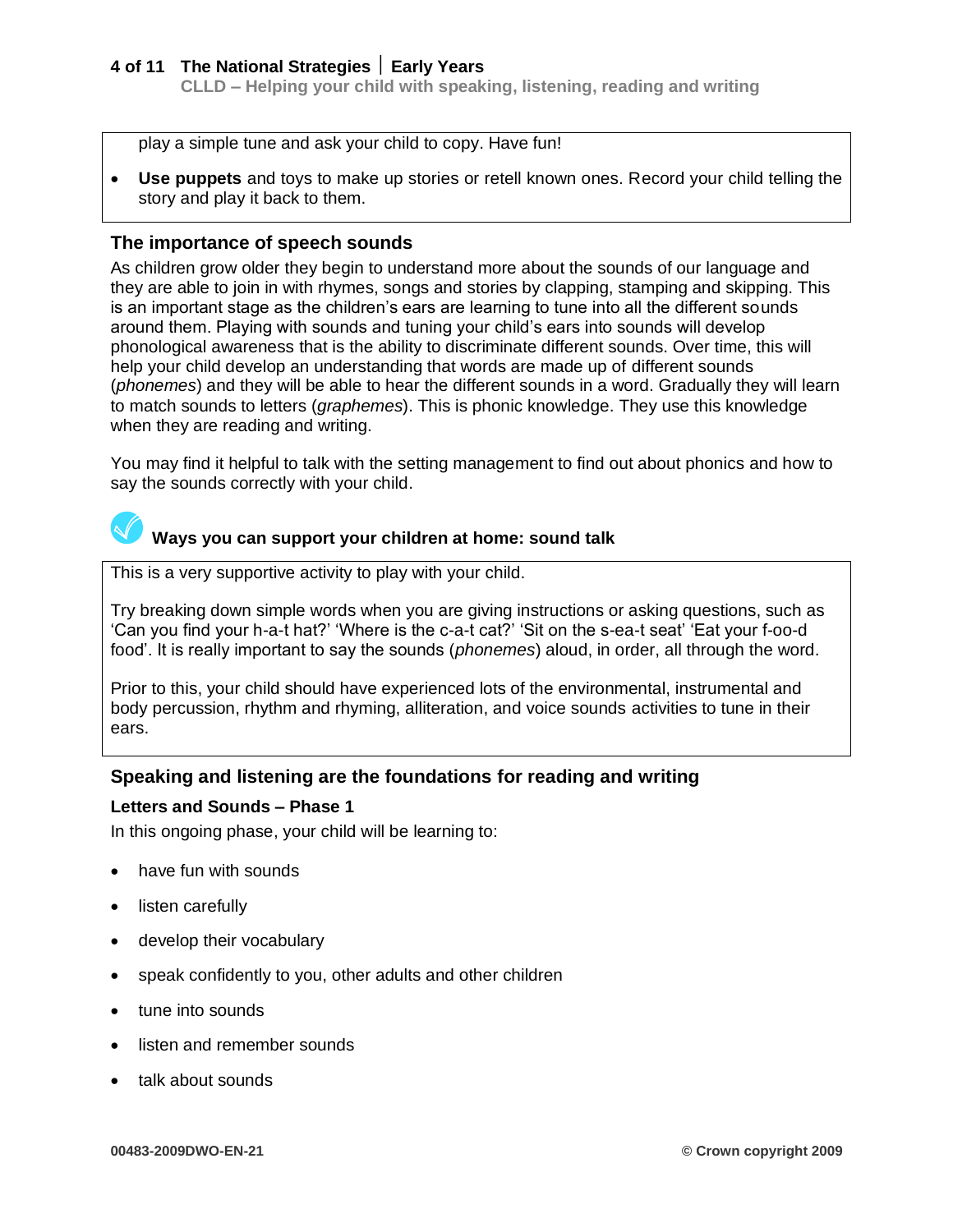**CLLD – Helping your child with speaking, listening, reading and writing**

• understand that spoken words are made up of different sounds.

Phase 1 consists of seven interlinking parts:

- environmental sounds
- instrumental sounds
- body percussion
- rhythm and rhyme
- alliteration (words that begin with the same sound)
- voice sounds
- oral blending and segmenting.

You can help your child develop in each of these by trying some of the ideas below. Remember that all these activities should be fun and interactive. Give your child lots of encouragement and cuddles as you play together. Smiles and praise will help develop a sense of achievement and build confidence.

This is all oral (*spoken*). Your child will not yet be expected to match the letter to the sound. The emphasis is on developing the ability to distinguish sounds and create sounds.



#### **Ways you can support your children at home: environmental sounds**

- Go on a listening walk when walking down the road, make a point of listening to different sounds: cars revving, people talking, birds singing, dogs barking. When you get home, try to remember all the sounds you heard. You could try taping the sounds, to listen to them again, or try reproducing them yourselves, using your voices or instruments.
- Make sounds, using a range of props, such as running a stick along a fence or tapping on the bin lid.
- Invent a secret family 'knock' for entering rooms.
- Play 'Sound lotto'. A commercial version of this can be purchased from many children's toy stores but making your own, from your sound walk, would be far more rewarding.

# **Ways you can support your children at home: instrumental sounds**

- Make your own musical instruments, using cardboard rolls, tins, dried peas, beans, stones. Shake these loudly, softly, as you are marching, skipping or stomping. Play 'Guess what's inside the instrument'.
- Sing known songs loudly and then softly, stretch words in known songs and add new words or sounds.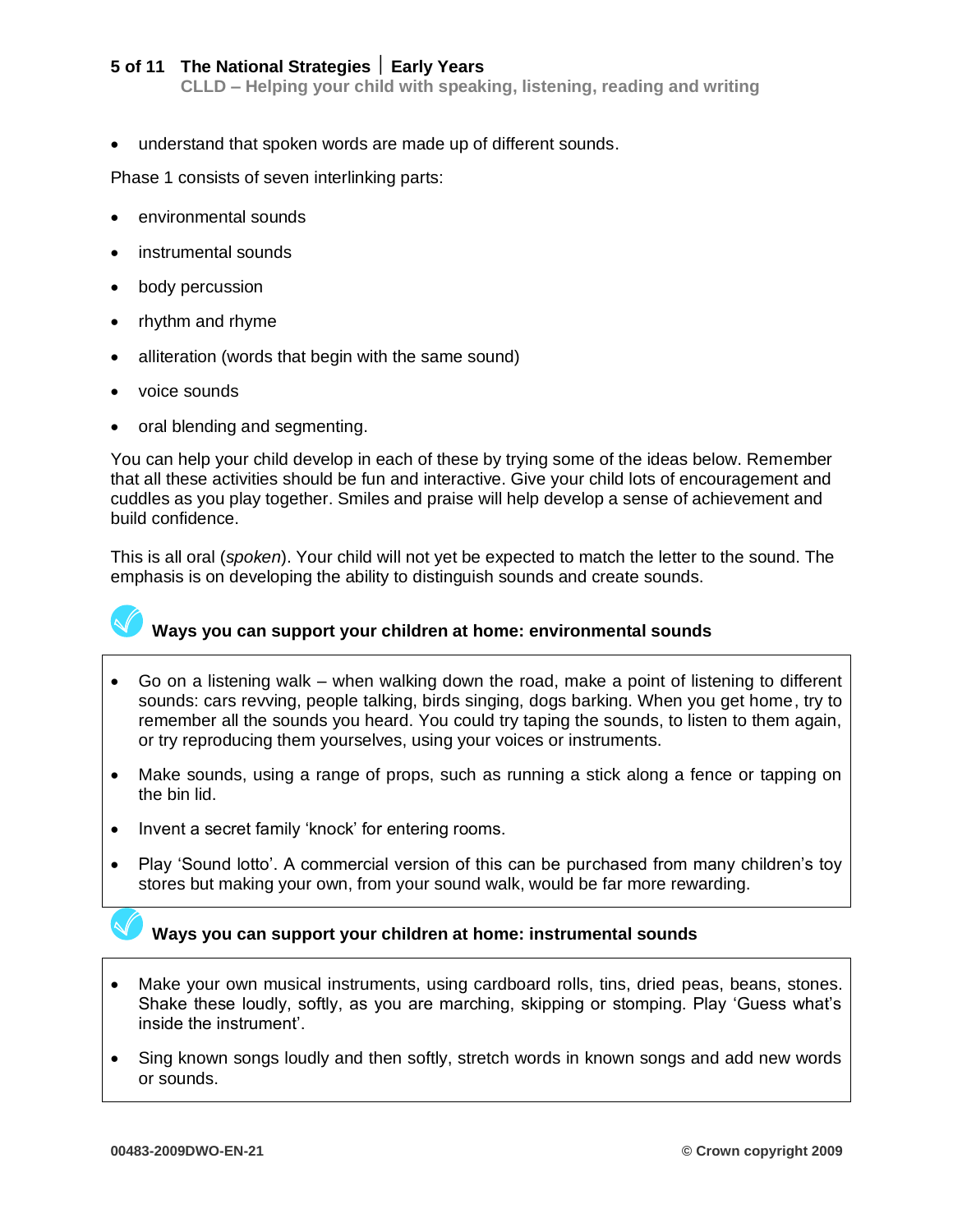**CLLD – Helping your child with speaking, listening, reading and writing**

Listen to a range of music with your child, from rap to classical. Encourage your child to move in response to the variety of musical styles and moods.



- Learn some action rhymes, such as 'Wind the bobbin up'.
- Play some commercially produced tapes and CD-ROMs. Clap along with familiar rhymes and learn new ones.
- Listen to the sounds your feet make when walking, running or skipping: slowly, softly, fast, stomping hard, in flipflops, boots, high heels.
- Try different types of clapping: clap your hands softly, fast and make a pattern for your child to follow. Do the same, clapping your thighs or stamping your feet. Tap your fingers. Click your tongue.
- Invent a special family clap routine for when someone does something really well.



- Get into the rhythm of language: bounce your child on your knee to the rhythm of a song or nursery rhyme, march or clap to a chant or poem.
- Help your child move to the rhythm of a song or rhyme.
- Read or say poems, songs, nursery songs and rhyming stories as often as you can, try to use gestures, tap regular beats and pause to emphasise the rhythm of the piece.
- Add percussion to mark the beats, using your hands, feet or instruments.
- Try out some rhythmic chanting such as 'two, four, six, eight, hurry up or we'll be late' or 'bip bop boo, who are you?'

#### **Ways you can support your children at home: alliteration (words that begin with the same sound)**

- Alliteration is a lot of fun to play around with. Your child's name can be a good place to start, for example, say: 'Gurpreet gets the giggles', 'Milo makes music', 'Naheema's nose', 'Carl caught a cat', 'Jolly Jessie jumped', 'Tina is talking'. Encourage other family members to have a go, for example: 'Mummy munches muffins', 'Daddy is doing the dishes'.
- Emphasise alliteration in songs and stories, for example: 'Peter Piper picked a peck of pickled peppers'.
- Play around with familiar songs, such as 'Old MacDonald had some sheep, shoes, shorts, with a sh sh here and a sh sh there', to emphasise alliteration.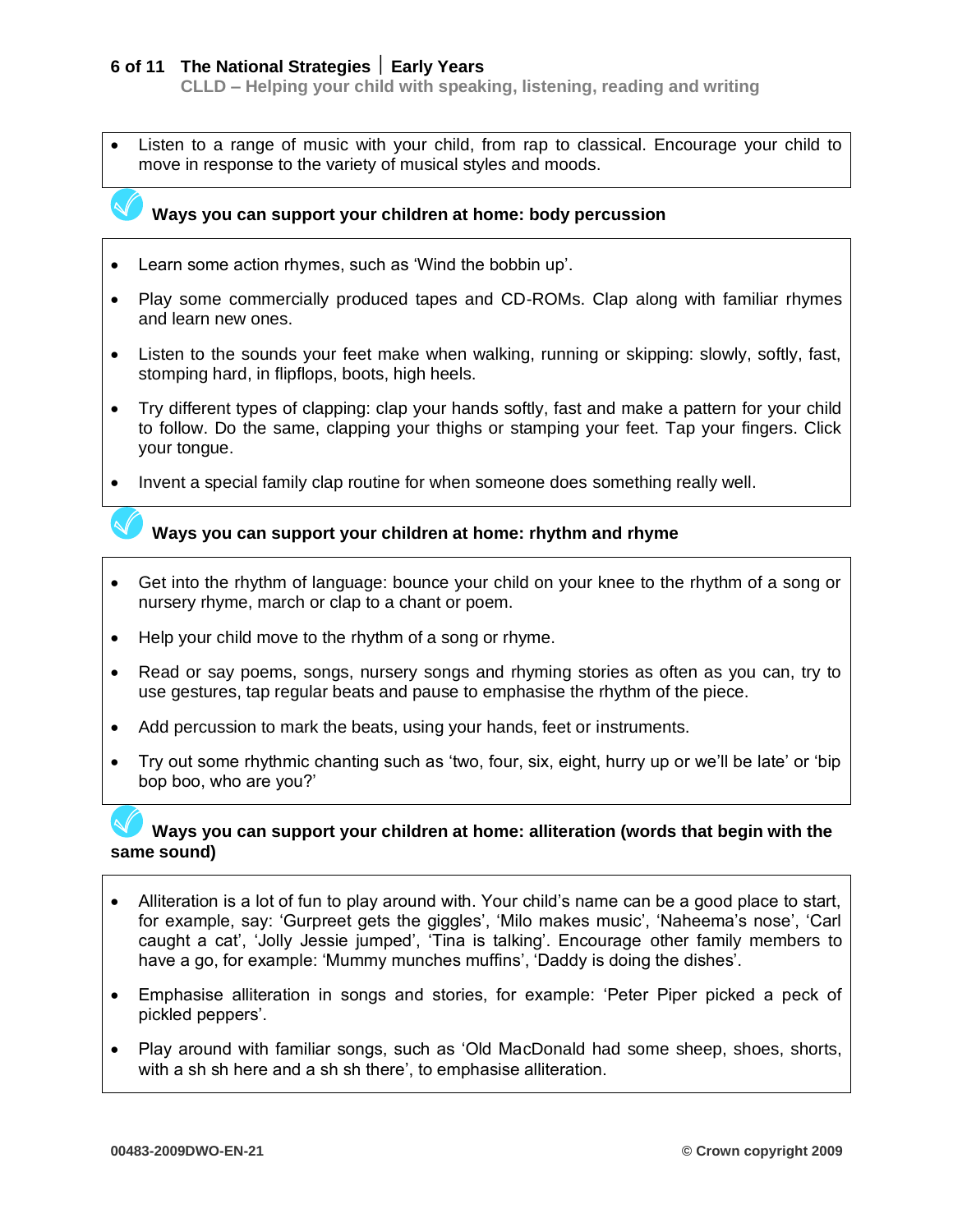**CLLD – Helping your child with speaking, listening, reading and writing**

- Identify the odd one out, for example, *cat*, *cup*, *boy*, *car*.
- Make up little nonsense stories together, using lots of alliteration.
- Collect items that start with the same sound from the park, the garden and around the house.
- When shopping, think about items you are buying and say: 'a tall tin of tomatoes', 'a lovely little lemon'. Encourage your child to do the same.

#### **Ways you can support your children at home: voice sounds**

- Repeat your infant's vocalisations.
- Make fun noises or nonsense words.
- Say words in different ways (fast, slowly, high, low, using a funny voice).
- 'Sing' known songs using only sounds, for example, 'la, la, la', and ask your child to quess the song.
- Vary your tempo and pitch when reading stories.
- Make different voices for characters when reading stories.
- Read or tell sound stories. Your local library or bookshop will be able to point out some very good books that encourage sound-making as you read the story. This is huge fun and can involve all the family.

# **Ways you can support your children at home: oral blending and segmenting**

This is all oral (spoken). Your child will not be expected to match the letter to the sound at this stage. The emphasis is on helping children to hear the separate sounds in words and to create spoken sounds.

Oral blending and segmenting is a later skill that will be important when the time comes for your child to read and write. Being able to hear the separate sounds within a word and then blend them together to understand that word is really important.

**Blending is a vital skill for reading.** The separate sounds (*phonemes*) of the word are spoken aloud, in order, all through the word, and are then merged together into the whole word. This merging together is called *blending*. For example, the adult would say *c-a-t = cat.*

**Segmenting is a vital skill for spelling.** The whole word is spoken aloud, then broken up into its separate sounds (*phonemes*) in order, all through the word. For example, the adult would say *cat = c-a-t.*

#### **The importance of mark-making**

Your child will notice adults around them reading and writing and they will want to copy them. Mark-making is the first step towards writing. Mark-making in the early stages is closely linked to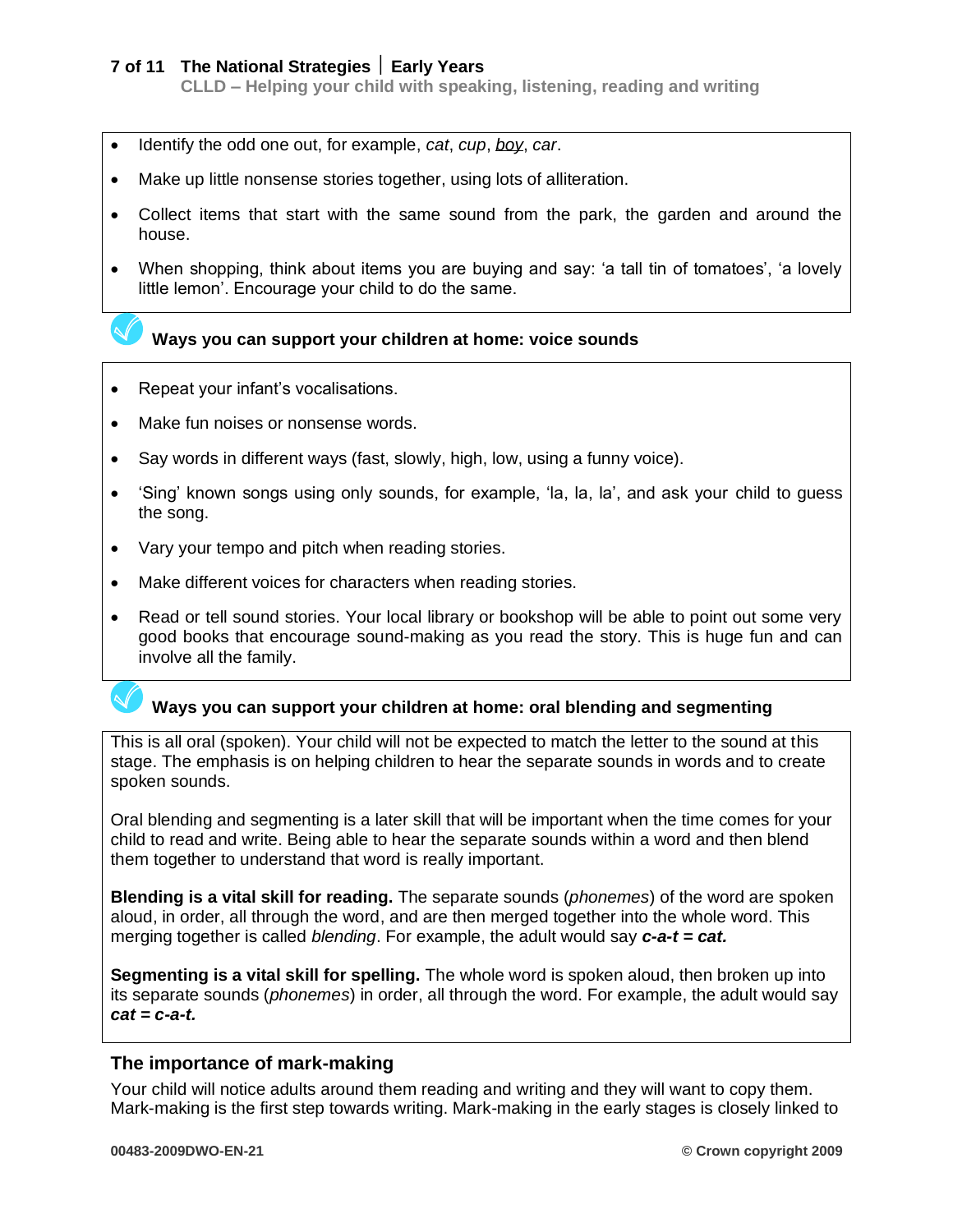**CLLD – Helping your child with speaking, listening, reading and writing**

physical development. The more opportunities your child has to develop large and small movement in their arms, hands and fingers, the easier it will be to make marks with a variety of tools.

Activities such as digging, 'painting' outdoor surfaces with water and a large brush, sweeping, and swishing a scarf through the air in different shapes will help develop large motor movement. Small or fine motor movement will be needed to hold pencils and pens correctly. Hanging out the washing and playing with pegs, using a pegboard and picking up grains of rice with fingers and tweezers will help develop the pincer grip needed for writing.

In the early stages of learning to write, your child will like to experiment, making marks on paper with a variety of writing tools such as brushes, pens, pencils and felt-tip markers. They will often include drawings with their writing. Sometimes you will write for them. It is a good idea at this stage to use lower-case letters when you write for your child, introducing capitals only for names.



# **Ways you can support your children at home: other things to do at home**

- Turn off the TV so you can listen to and talk to your child.
- Read every day to your child.
- Set up a place where your child can experiment with mark-making, both outside and inside, using gloop, paint, pens, stamps and stencils onto a variety of surfaces such as paper, cardboard and material.
- Collect a variety of pencils and pens, and keep them handy for your child.
- Create a special writing bag to keep little writing tools in, for travelling in the car or visiting the doctor's. Change the contents regularly.

#### **Ways you can support your children at home: what to do if your child is reluctant to read or write at home**

Relax! It is important not to worry if your child shows no inclination to write at home; the important thing is to keep on sharing books and talking together. There is no need to insist that your child does some writing – more often than not they will choose to do so when they have a real reason to.

#### **Reading**

- Make sure your child sees you reading.
- Read **to** your child. Show you like the book. Bring stories to life by using loud, soft, scary voices – let yourself go!
- Leave books around your house for your child to dip into.
- Let your child choose what **they** would like to read books, comics, catalogues.
- Read favourite books over and over again. Enjoy!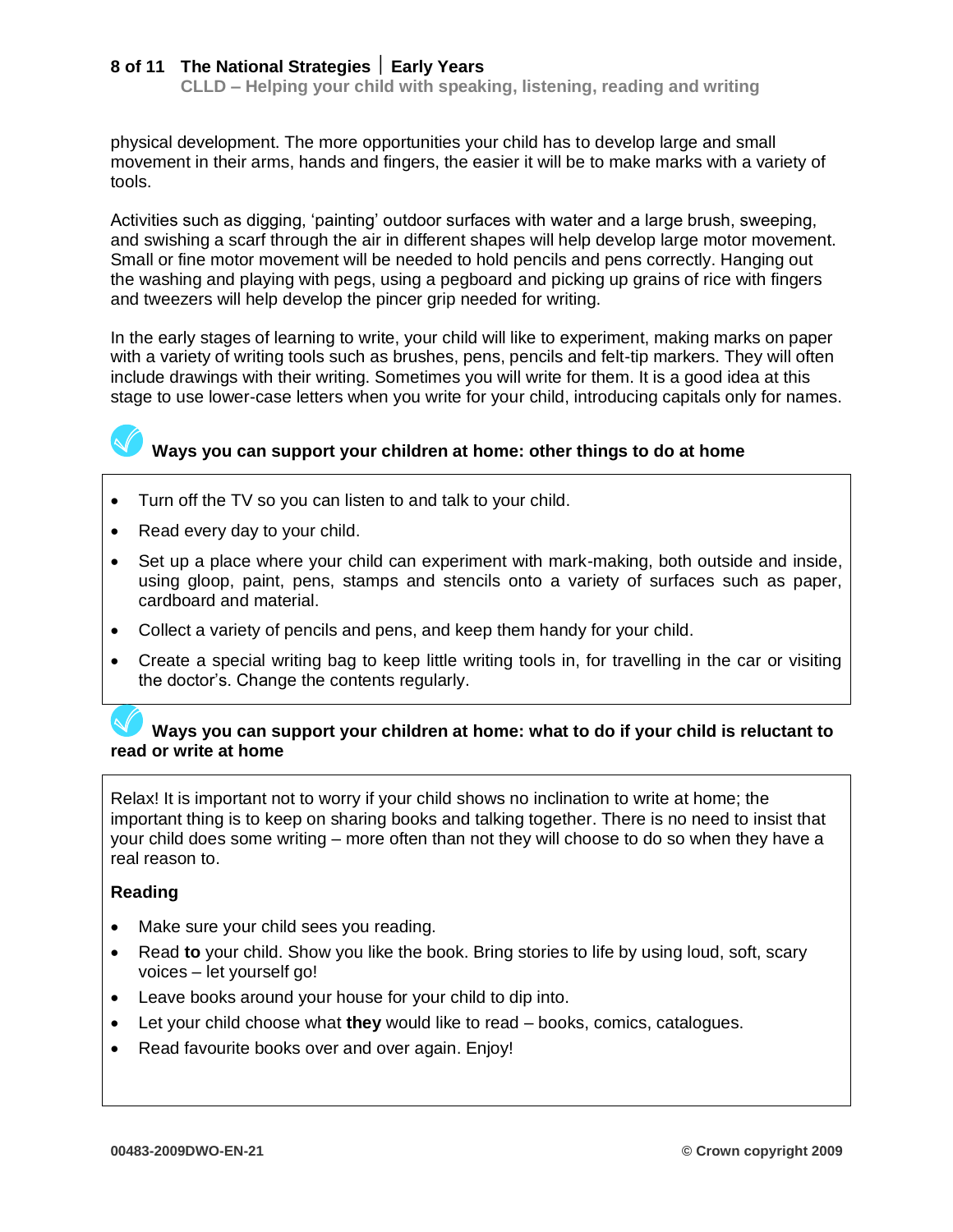**CLLD – Helping your child with speaking, listening, reading and writing**

#### **Writing**

- Make sure your child sees you writing.
- Compose an email together inviting a friend over to tea.
- Make words together using magnetic letters.
- Make up a story together about one of their toys. You write for them, repeating the sentences as you write. When it is complete, they can draw pictures to go with it.
- Buy stickers of a favourite film or TV programme and make a book about it.

# **Useful websites and leaflets for more information**

[www.parentscentre.gov.uk/foragegroup/3to5years/readandwritetogether](http://www.parentscentre.gov.uk/foragegroup/3to5years/readandwritetogether)

This link to the Parents Centre website gives some really good ideas about how you can enjoy sharing books with your child and tells you a bit more about phonics.

#### [www.parentscentre.gov.uk/foragegroup/5to7years/alittlereadinggoesalongway](http://www.parentscentre.gov.uk/foragegroup/5to7years/alittlereadinggoesalongway)

This link gives ideas about how to help your child as they are learning to read.

#### [www.read-count.org/index.asp](http://www.read-count.org/index.asp)

This is a website for you and your child to explore together. It will give you some ideas about reading with your child and has online games for young children to play, both with you and on their own. It also has ideas for games to play away from the computer.

#### [www.basic-skills.co.uk](http://www.basic-skills.co.uk/)

The Basic Skills website will keep you updated on a range of literacy developments.

#### [www.bookstart.co.uk](http://www.bookstart.co.uk/)

This website provides information about the national Bookstart scheme and the Bookstart packs that your child will receive as a baby, a toddler and at age three to four. It also gives information about sharing books with your child. You can find out about Bookstart events in your area, which you can attend with your child.

You can get 'Learning Together' leaflets – 'The road to reading' and 'Making their mark – children's early writing' (and other leaflets covering a range of topics) from Early Education, 136 Cavell Street, London, E1 2JA. Telephone 020 7539 5400. You can also download them from the website [www.early-education.org.uk.](http://www.early-education.org.uk/)

#### [www.talktoyourbaby.org.uk](http://www.talktoyourbaby.org.uk/)

This website provides lots of information for parents and carers of babies and young children, and suggestions for activities, features, DVD-ROMs, books and events that are both useful and fun. You can have their free newsletter emailed to you directly.